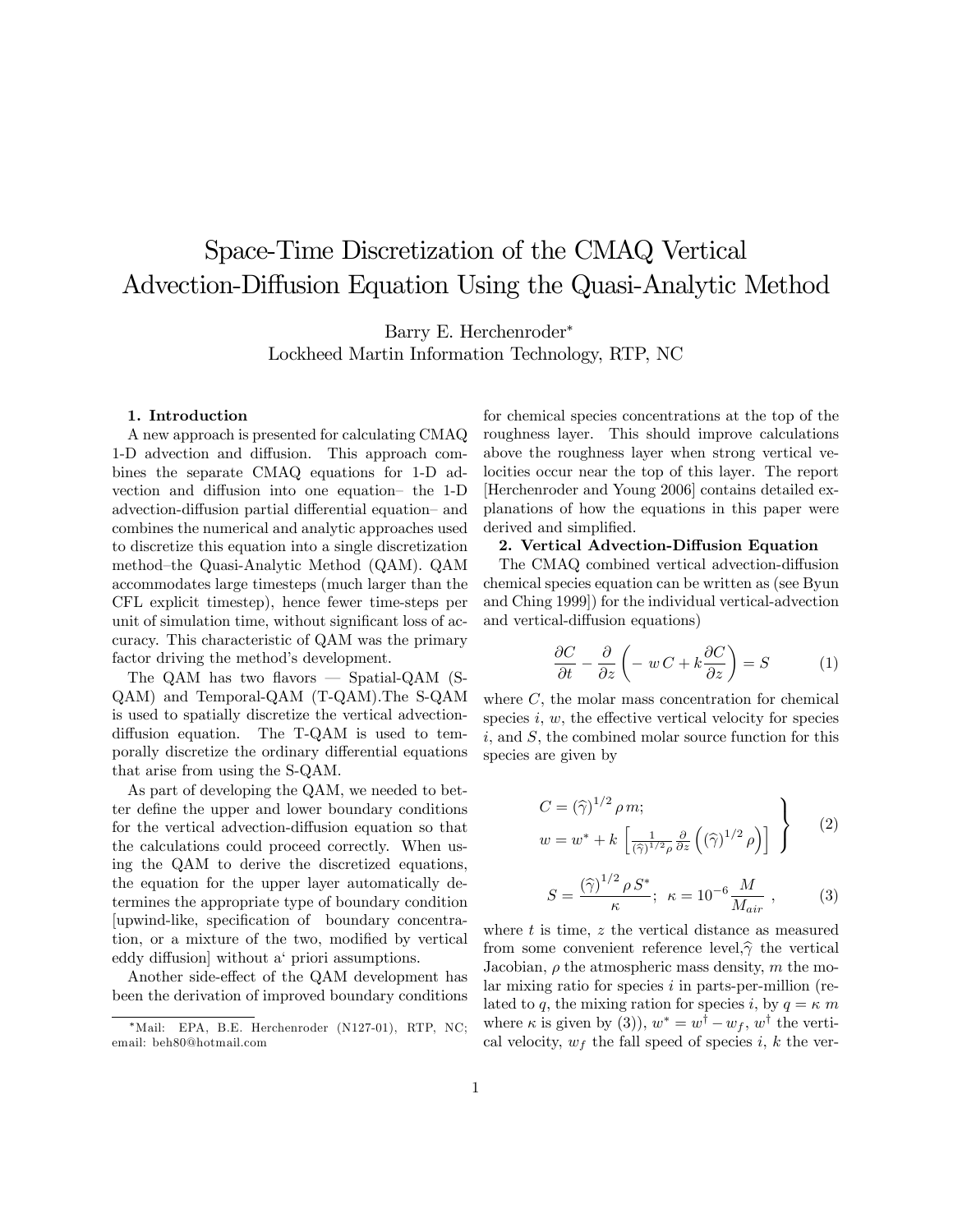tical diffusivity for that species,  $S^*$  the source function (units of  $q$ /sec) for species i, M the molecular weight of species i,  $M_{air}$  the molecular weight of air, and  $S^*/\kappa$  has units of parts-per-million per sec.

Equation  $(1)$  is the CMAQ advection-diffusion equation that will be discretized.

3. Spatially Discretize (1) Using the S-QAM Decompose the atmosphere above the roughness layer into  $N_l$  layers. Consider layer j for  $1 \leq j \leq$  $N_l$ . Let the index  $[j - 1/2, j, j + 1/2]$  be associated with the [bottom, middle, top] of layer  $j$  respectively;  $[z_{j-1/2}, z_j, z_{j+1/2}]$  be the elevation at the [bottom, middle, top] of the layer respectively; and  $\Delta z_j$  be the thickness of the layer.

Consider layer j, for  $j > 1$ . (We consider layer  $j = 1$  later). Define an integrating factor,  $\Phi_i(z, t)$ and a length variable  $\ell_j (z, t)$ :

$$
\Phi_j = \Phi_j(z, t) = \exp\left(-\int_{z_j}^z \frac{w(z', t)}{k(z', t)} dz'\right) \qquad (4)
$$

$$
\ell_j = \ell_j(z, t) = \int\limits_{z_j}^{z} \frac{\Phi_j(z', t)}{k(z', t)} dz'
$$
 (5)

Integrating (1) over layer j from  $z_{j-1/2}$  to  $z_{j+1/2}$  and rewriting the resulting equation in terms of  $\Phi_i$  and  $\ell_i$ , we have:

$$
+\frac{\partial}{\partial t}\begin{pmatrix} z_{j+1/2} \\ \int & C \, dz \\ z_{j-1/2} \end{pmatrix}
$$
  
 
$$
-\left(\frac{\partial(\Phi_j C)}{\partial \ell_j}\right)_{z_{j+1/2}} + \left(\frac{\partial(\Phi_j C)}{\partial \ell_j}\right)_{z_{j-1/2}}\right\} = \int_{z_{j-1/2}}^{z_{j+1/2}} S \, dz
$$
  
(6)

Using the mean value theorem to evaluate integrals in (6) and simple divided differences to evaluate partial derivatives with respect to  $\ell_i$ , (6) becomes

$$
\begin{aligned}\n&\left. + \frac{\partial}{\partial t} \left( C_j \Delta z_j \right) \right. \\
&\left. - \left( \frac{\Phi_j(z_{j+1},t) C_{j+1} - \Phi_j(z_j,t) C_j}{\Delta \ell_{j,j+1}} \right) \right\} = S_j \Delta z_j \quad (7) \\
&\left. + \left( \frac{\Phi_j(z_j,t) C_j - \Phi_j(z_{j-1},t) C_{j-1}}{\Delta \ell_{j,j-1}} \right) \right\}\n\end{aligned}
$$

where, since  $\ell_j (z_j, t) = 0$ ,

$$
\Delta \ell_{j,j+1} = \ell_j (z_{j+1}, t) - \ell_j (z_j, t) = \ell_j (z_{j+1}, t)
$$
\n
$$
\Delta \ell_{j,j-1} = \ell_j (z_j, t) - \ell_j (z_{j-1}, t) = -\ell_j (z_{j-1}, t)
$$
\nand where  $C_j = C(z_j, t), S_j = S(z_j, t), C_{j-1} = C(z_{j-1}, t), C_{j+1} = C(z_{j+1}, t).$  (8)

Substituting  $(8)$  into  $(7)$ , using the definitions of  $S_i, C_{i-1}, C_i,$  and  $C_{i+1}$  at the end of the previous paragraph, and then combining terms and simplifying, (7) can be expressed as:

$$
\frac{\partial C_j}{\partial t} + L_j C_j = P_j \tag{9}
$$

$$
L_j = \frac{F_{j-1/2} + F_{j+1/2}}{\Delta z_j} P_j = \frac{G_{j-1/2}}{\Delta z_j} C_{j-1} + \frac{G_{j+1/2}}{\Delta z_j} C_{j+1}
$$
\n(10)

where  $F_{j+1/2} = [l_j (z_{j+1}, t)]^{-1}$ ,  $F_{j-1/2} =$  $\left|\ell_j\left(z_{j-1}, t\right)\right|^{-1}, \quad G_{j+1/2} = \Phi_j\left(z_{j+1}, t\right) F_{j+1/2},$  $G_{j-1/2} = \Phi_j (z_{j-1}, t) F_{j-1/2}$ . The right sides of  $F_{j+1/2}, F_{j-1/2}, G_{j+1/2},$  and  $G_{j-1/2}$  are evaluated in Appendix A of [Herchenroder and Young 2006].

Equation (9) is the S-QAM discretized form of (1). We will discretize (9) in time using the T-QAM to generate a space/time discretized equation for each layer of the model atmosphere except the lowest and highest one.

4. Discretize (9) in Time using the T-QAM With the spatial discretization settled,we need to derive the corresponding temporally discretized equation using T-QAM. To apply the T-QAM to (9), we first approximate  $L_j(t)$  and  $P_j(t)$  as linearly interpolated functions of time over timestep  $n + 1$ of length  $\Delta t^{n+1}$ , that is, we let:  $L_j(t) \approx L_j^n +$  $(L_j^{n+1} - L_j^n) (t - t^n) [\Delta t^{n+1}]^{-1}$  and  $P_j (t) \approx P_j^n +$  $(P_j^{n+1} - P_j^n) (t - t^n) \left[\Delta t^{n+1}\right]^{-1}$  where  $t^n$  is the time at the beginning of timestep  $n+1$ ,  $t^{n+1}$  is the time at the end of the timestep,  $\Delta t^{n+1} = t^{n+1} - t^n$ ,  $L_j^n$ ,  $P_j^n$ are the values of  $L_j$  and  $P_j$  respectively at time-level  $t = t<sup>n</sup>$ , and  $L_j^{n+1}$ ,  $P_j^{n+1}$  the values of  $L_j$  and  $P_j$ , at time-level  $t = t^{n+1}$ . A superscript of n or  $n + 1$  on a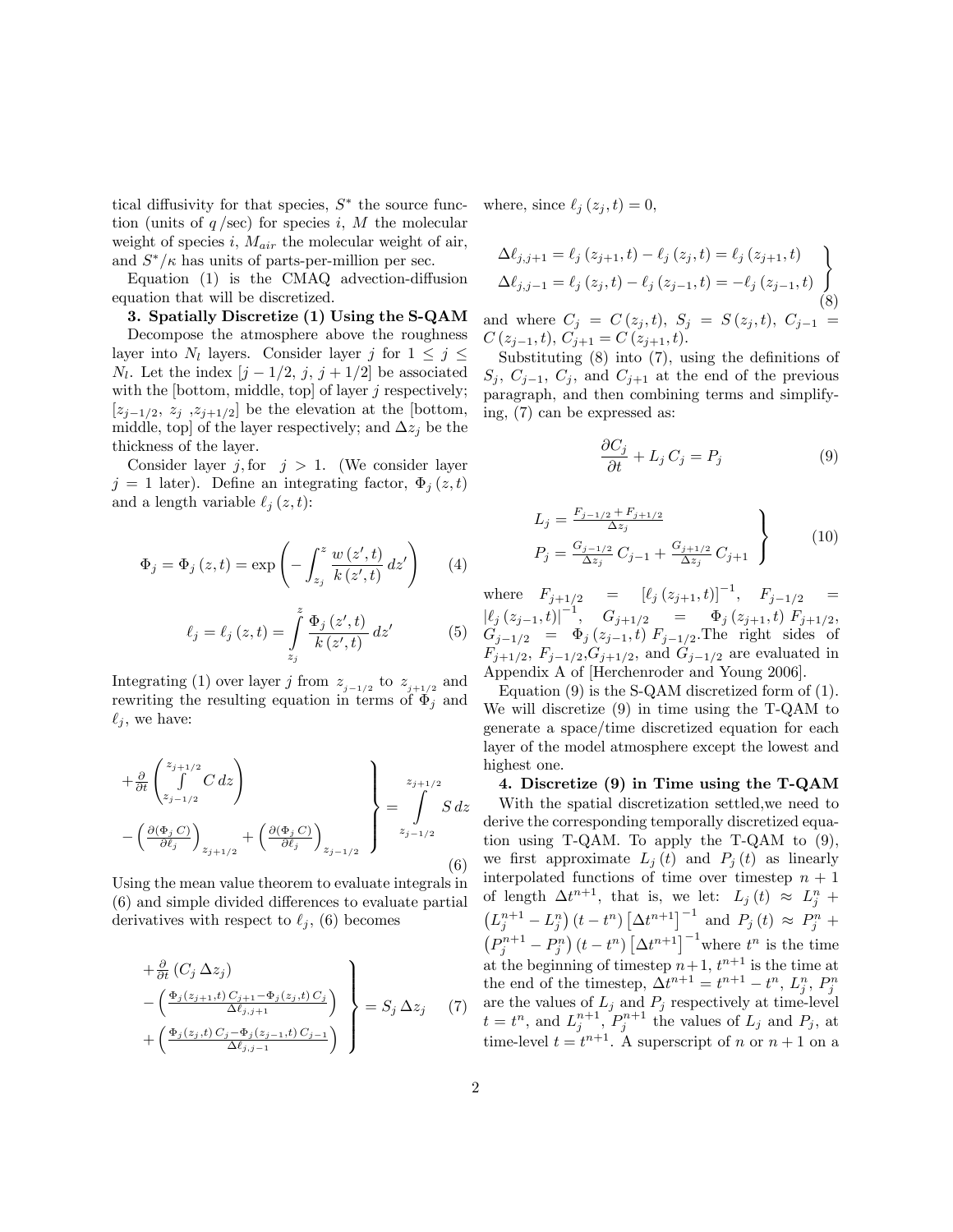variable means that the variable is evaluated at timelevel  $t^n$  or  $t^{n+1}$  respectively. Sometimes we will refer to time-levels  $t^n$  or  $t^{n+1}$  as time-level n or time-level  $n + 1$  respectively.

Substituting the expressions for  $L_j(t)$  and  $P_j(t)$ into  $(9)$ , and then solving the resulting differential equation analytically (see Appendix B of [Herchenroder and Young 2006] for details) for  $C_j^{n+1}$ , we find that:

$$
C_j^{n+1} = \begin{cases} +C_j^n \exp\left(-\tau_j^{n+1}\right) \\ +B_j^{n+1} P_j^n + A_j^{n+1} P_j^{n+1} \end{cases} \tag{11}
$$

$$
\tau_j^{n+1} = \left(\Delta t^{n+1}/2\right) \left(L_j^n + L_j^{n+1}\right) \tag{12}
$$

$$
L_j = (F_{j-1/2} + F_{j+1/2}) / \Delta z_j
$$
 (13)

$$
P_j = \begin{cases} +\frac{G_{j-1/2}}{\Delta z_j} C_{j-1} \\ +\frac{G_{j+1/2}}{\Delta z_j} C_{j+1} + S_j \end{cases}
$$
(14)

where  $L_j^n$  is given by (13) evaluated at time-level n,  $P_j^n$  by (14) at that same time-level,  $L_j^{n+1}$  is given by (13) evaluated at time-level  $n+1$ , and  $P_j^{n+1}$  by (14) at that same time-level, Expressions for  $A_j^{n+1}$ ,  $B_j^{n+1}$ in (11) are derived in Appendix B of [Herchenroder and Young 2006].

The final step in the T-QAM process for layers  $j =$  $2, ..., (N_l-1)$  can now be taken. Substituting (14) into (11) and re-arranging terms produces the following spatial tri-diagonal equation for  $j = 2, ..., (N_l - 1)$ :

$$
a_j^{n+1} C_{j-1}^{n+1} + C_j^{n+1} + c_j^{n+1} C_{j+1}^{n+1} = b_j^{n+1}
$$
 (15)  

$$
a_j^{n+1} = -A_j^{n+1} \left( G_{j-1/2}^{n+1} / \Delta z_j \right)
$$
  

$$
c_j^{n+1} = -A_j^{n+1} \left( G_{j+1/2}^{n+1} / \Delta z_j \right)
$$

$$
b_j^{n+1} = \begin{cases} +C_j^n \exp\left(-\tau_j^{n+1}\right) \\ +B_j^{n+1}P_j^n + A_j^{n+1}S_j^{n+1} \end{cases} \tag{16}
$$

Equation (16) is appropriate for all layers except layer  $j = 1$ , right above the roughness layer, and layer  $j = N_l$  at the top layer of the model atmosphere. For the top layer, we will use (15) but with  $C_{j+1}^{n+1}$  now being specified a half layer above the top boundary of the model atmosphere. In addition, we assume that,  $w_{N_l}$ , the effective vertical velocity for species i at the top of layer  $N_l$  , is non-zero in general. The difference equation for the uppermost layer is therefore given by:

$$
a_{N_l}^{n+1} C_{N_l-1}^{n+1} + C_{N_l}^{n+1} = -c_{N_l}^{n+1} C_{g,(N_l+1)}^{n+1} + b_{N_l}^{n+1}
$$
\n(17)

where the g subscript on the right side of  $(17)$  indicates that the concentration is specified as a boundary condition. This completes the derivation of the discretized equations for all layers but layer  $j = 1$ . Now consider that layer.

### 5. Dry-Deposition Boundary Condition

Before the difference equation for layer  $j = 1$  can be derived, the dry-deposition boundary condition at the bottom of this layer, i.e. at  $z = z_{1/2}$ , must be specified. However, the specification of this condition is not trivial.The generalized boundary condition at the bottom of layer  $j = 1$ , is found to be (see Appendix C of [Herchenroder and Young 2006] for derivation):

$$
-w_{1/2} C_{1/2} + \left(k \frac{\partial C}{\partial z}\right)_{z_{1/2}} = \begin{cases} +\Delta z_r \frac{\partial C_{1/2}}{\partial t} \\ +V_d C_{1/2} - S_a \end{cases}
$$
(18)

$$
\Delta z_r \approx \epsilon_r \left( z_{1/2} - z_{-1/2} \right)
$$
\n
$$
S_a = \frac{\left[ (\widehat{\gamma})^{1/2} \rho \right]_{1/2} S_a^*}{\kappa} \qquad (19)
$$

where a subscript of  $1/2$  on the variables w, C, k,  $k \frac{\partial C}{\partial z}$ ,  $(\widehat{\gamma})^{1/2} \rho$  denotes their value at  $z = z_{1/2}$ ,  $V_d$  is the dry deposition velocity for species i at  $z = z_{1/2}, \Delta z_r$ is the effective thickness of the roughness layer,  $\epsilon_r$  is a parameter  $< 1$  (typically 0.1 to 0.25),  $z = z_{-1/2}$ is the bottom of the roughness layer,  $z_{1/2}-z_{-1/2}$  is the thickness of the roughness layer,  $S_a^*$  is the area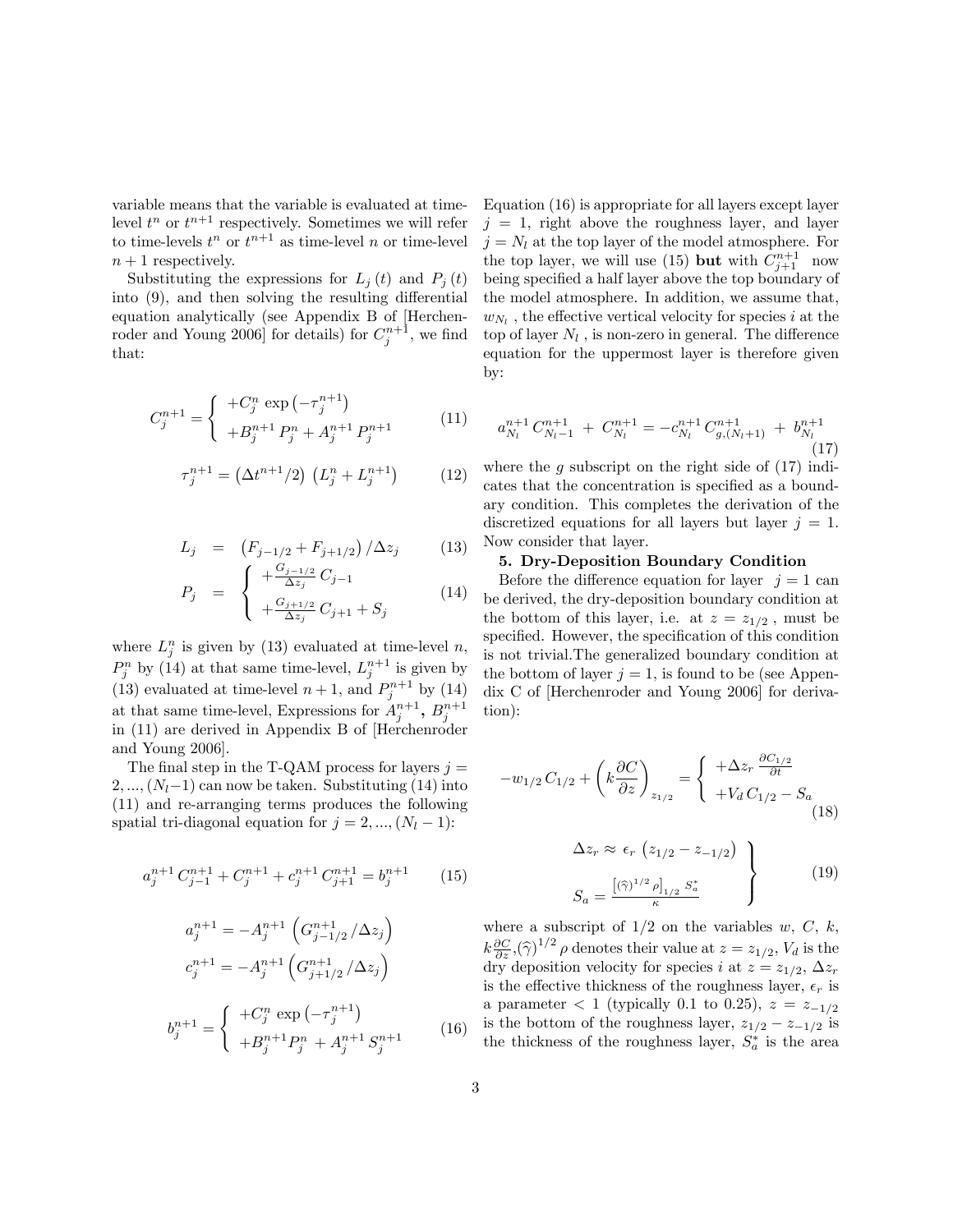source term for species i at  $z = z_{1/2}$ , and  $\kappa$  is a constant defined in  $(3)$ .

The boundary condition, (18), is a generalization of one used at present in CMAQ [Byun and Ching 1999] and other air quality models. However, numerical experiments by showed that when  $w_{1/2}$  is  $< 0$  and large in magnitude, the traditional boundary condition induces unrealistically large values of  $C_{1/2}$  and  $C_1$ . Hence the need for an improved boundary condition at the bottom of layer  $j = 1$ , namely. (18).

#### 6. Derive Two Equations for Layer  $j = 1$

Since there are two unknowns,  $C_1$  and  $C_{1/2}$ , for layer  $j = 1$ , the lowest computational layer, there are two equations that must be derived for this layer. One equation is the vertically integrated, over layer  $j = 1$ , advection-diffusion equation. The second equation is the doubly vertically integrated, over layer  $j = 1$ , advection-diffusion equation. Summary of the derivations follows (see also Appendix H of [Herchenroder and Young 2006] for details).

a. Vertically Integrated Equation for Layer  $j = 1$ 

Deriving the vertically integrated equation for layer  $j = 1$  is done in a manner similar to the way we derived the S-QAM equations for the other layers. The only difference is the imposition of the boundary condition at the bottom of the layer. As a first approximation, we neglect terms multiplied by  $\Delta z_r$ , the effective thickness of the roughness layer. The resulting ordinary differential equation in time,

$$
+\Delta z_1 \frac{\partial C_1}{\partial t} + V_d C_{1/2} + F_{3/2} C_1 - G_{3/2} C_2 \} = \begin{cases} +S_1 \Delta z_1 \\ +S_a \end{cases}
$$
 (20)

relates  $C_1$  and  $C_{1/2}$  to each other and to  $C_2$ , which is the value of C near the center of layer  $j = 2$ . In (20),  $C_1 = C(z_1, t), S_1 = S(z_1, t), C_2 = C(z_2, t),$  $\Delta z_1 = z_{3/2} - z_{1/2}$  is the thickness of layer  $j = 1, F_{3/2}$ and  $G_{3/2}$  are given by

$$
F_{3/2} = \frac{1}{\ell_1(z_2, t)}
$$
  
\n
$$
G_{3/2} = \frac{\Phi_1(z_2, t)}{\ell_1(z_2, t)}
$$
\n(21)

Integrating factor  $\Phi_1(z,t)$  and length variable  $\ell_1 (z, t)$  for layer  $j = 1$  are:

$$
\Phi_1 = \Phi_1(z, t) = \exp\left(-\int_{z_1}^z \frac{w(z', t)}{k(z', t)} dz'\right) \quad (22)
$$

$$
\ell_1 = \ell_1(z, t) = \int_{z_1}^{z} \frac{\Phi_1(z', t)}{k(z', t)} dz'
$$
 (23)

The right sides of  $F_{3/2}$  and  $G_{3/2}$  in (21) are evaluated in Appendix A of [Herchenroder and Young 2006].

b. Doubly Vertically Integrated Equation

We need one more equation to relate  $C_{1/2}$  and  $C_1$ to each other. The derivation of this equation starts with the vertical advection-diffusion equation  $(1)$  and then doubly integrates it in the vertical over layer  $j = 1$ . The second integration is evaluated between the bottom of the layer and the gridpoint at  $z = z_1$ , near the middle of the layer. The partial derivative of  $C$  with respect to time  $t$  is neglected when doing the double vertical integration.

The resulting ordinary differential equation in time relates  $C_1$  to  $C_{1/2}$ . More derivation details are given in Appendix H of [Herchenroder and Young 2006]. The doubly integrated equation is given approximately by:

$$
(1+J_d) C_{1/2} - \Phi'_{1/2} C_1 = \begin{cases} +J_0 S_a \\ +J_1 S_1 \end{cases}
$$
 (24)

$$
\Phi_{1/2} = \Phi_{1/2}(z, t) = \exp\left(-\int_{z_{1/2}}^{z} \frac{w(z', t)}{k(z', t)} dz'\right)
$$
\n(25)

$$
\ell_{1/2} = \ell_{1/2} (z, t) = \int_{z_{1/2}}^{z} \frac{\Phi_{1/2} (z', t)}{k (z', t)} dz' \qquad (26)
$$

$$
J_d = J_0 V_d
$$
  
\n
$$
\Phi'_{1/2} = \Phi_{1/2}(z_1, t)
$$
\n(27)

$$
J_0 = J_0(t) = \ell_{1/2}(z_1, t) = \int_{z_{1/2}}^{z_1} \frac{\Phi_{1/2}(z, t)}{k(z, t)} dz \ ; \ (28)
$$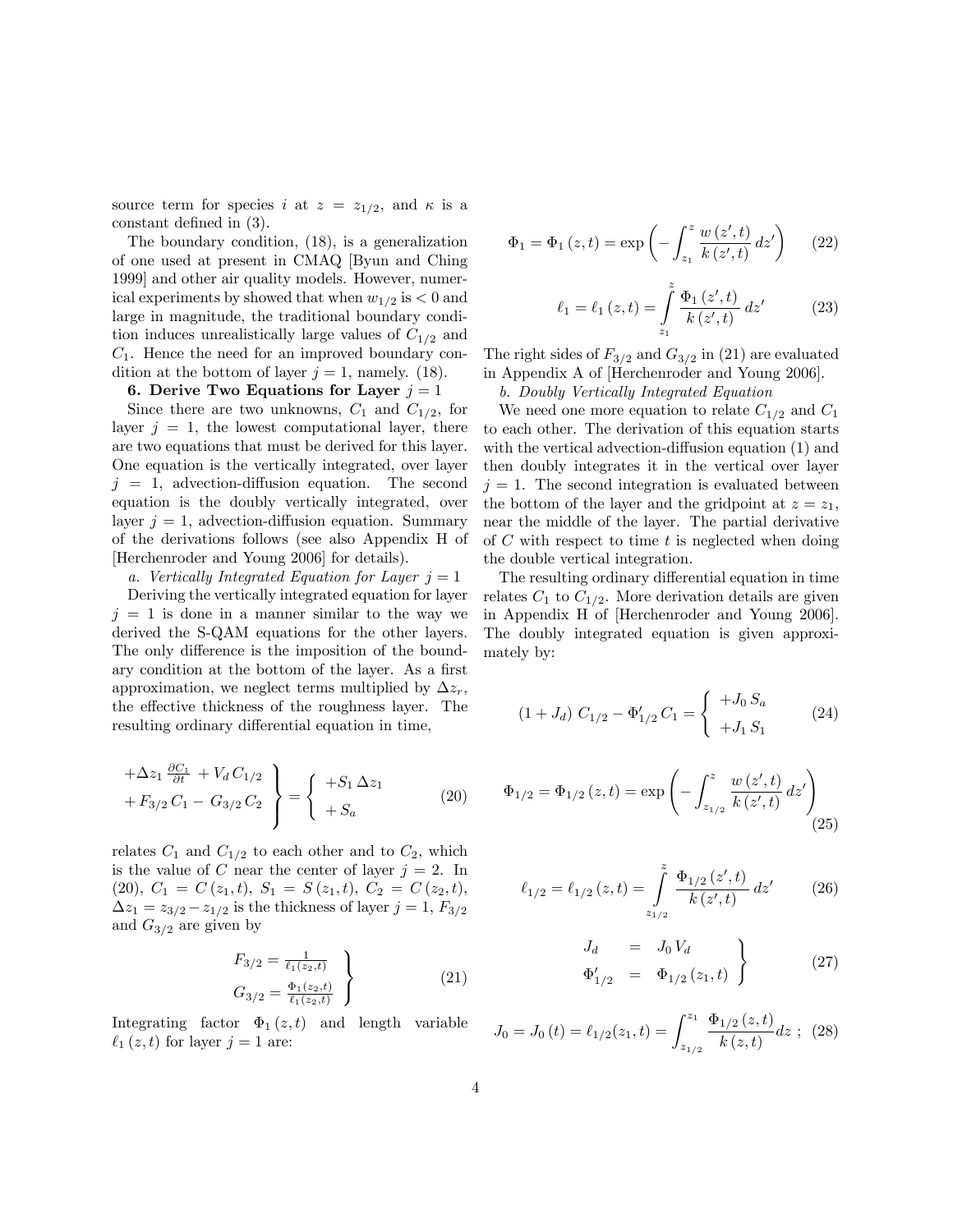$$
J_1 = J_1(t) = \int_{z_{1/2}}^{z_1} \frac{\Phi_{1/2}(z,t)}{k(z,t)} (z - z_{1/2}) dz; \quad (29)
$$

with  $\Delta z_{3/4} = z_1 - z_{1/2}$  being the distance between  $z = z_{1/2}$ , the bottom of layer  $j = 1$ , and  $z = z_1$ , the grid point near the middle of the layer.

The integral  $J_0$  defined in (28) is evaluated in two steps; these are are documented in Appendices F and D of [Herchenroder and Young 2006]. The integral  $J_1$ is expressed in terms of the integral  $J_0$ . The derivation of the expression for each integral is found in Appendix F of that reference.

Equation (24) is the S-QAM discretized second equation needed for layer  $j = 1$ . It is the last equation needed to close the system of equations for the  $N_l + 1$  unknown concentrations  $C_{1/2,}^{n+1}, C_1^{n+1}, \ldots$ ,  $C_{N_l}^{n+1}$ . Equations (20) and (24) must be discretized in time to generate the final two space-time discretized equations that are needed. Once these two equations have been temporally discretized, we will have  $N_l + 1$ equations for  $N_l + 1$  unknown concentrations.

## c. Altrnate Form of Equations (20) and (24)

In order to not deviate too far from previous work in this initial paper presenting the QAM, an alternate form of (20) and (24) will be displayed and then discretized in time using the T-QAM.

Previous studies ([Byun and Ching 1999], [Findlayson-Pitts and Pitts 2000], [Jacobson 1999]) have used electrical analogues to model dry deposition related processes. The studies introduce equivalent resistences and we shall do so here. Equivalent resistences introduced below all include capital  $R$ . The alternate form of the two equations, in terms of equivalent resistences is:

$$
+\frac{\partial C_1}{\partial t} + \frac{1}{\Delta z_1} \left( \frac{1}{R_d} C_{1/2} + F_{3/2} C_1 \right) \Bigg\} \approx \begin{cases} +S_1 \\ +\frac{S_a}{\Delta z_1} \\ +\frac{S_a}{\Delta z_1} \end{cases} (30)
$$

$$
C_{1/2} \approx R_d \left( \frac{C_1}{R_d^{\dagger} + R_A^{\dagger}} + S_1^{\dagger} \right) \tag{31}
$$

$$
R_d = \frac{1}{V_d}; \quad R_d^{\dagger} = \frac{R_d}{\Phi'_{1/2}}; R_A = J_0; \quad R_A^{\dagger} = \frac{R_A}{\Phi'_{1/2}}; R_B = \frac{J_1}{\Delta z_1}
$$
 (32)

$$
S_1^{\dagger} = (R_A^*) S_a + (R_B^* \Delta z_1) S_1 \tag{33}
$$

where  $R_d^{\dagger}$ ,  $R_A^{\dagger}$ ,  $R_d$ ,  $R_A$ , and  $R_B$  are the equivalent resistances,  $F_{3/2}$  and  $G_{3/2}$  are given by (21), and

$$
R_A^* = \frac{R_A}{R_d + R_A}; \ \ R_B^* = \frac{R_B}{R_d + R_A};
$$

We now substitute  $(31)$  into  $(30)$ , thereby eliminating  $C_{1/2}$  in favor of  $C_1$ . The resulting equation for  $C_1$ is, after combining terms, simplifying, and expressing in equivalent resistence form, is:

$$
\frac{\partial C_1}{\partial t} + L_1 C_1 = P_1 \tag{34}
$$

$$
L_1 = L_1(t) = \frac{1}{\Delta z_1} \left( F_{3/2} + \frac{1}{R_d^{\dagger} + R_A^{\dagger}} \right) \tag{35}
$$

$$
P_1 = P_1(t) = \frac{G_{3/2}}{\Delta z_1} C_2 + \hat{S}_1 \tag{36}
$$

$$
\hat{S}_1 = R_d^* \frac{S_a}{\Delta z_1} + [1 - R_B^*] S_1
$$

$$
R_d^* = \frac{R_d}{R_d + R_A}
$$

Equation 34 is the S-QAM equation for layer  $j = 1$ . d. Discretize (34) Using the T-QAM

We now will discretize it in time using the T-QAM. Approximating  $L_1(t)$  and  $P_1(t)$  as linearly interpolated functions of time over timestep  $n + 1$  of length  $\Delta t^{n+1}$ , and then solving the resulting differential equation analytically for  $C_1^{n+1}$ , one finds that (see Appendix B of [Herchenroder and Young 2006] for derivation):

$$
C_1^{n+1} = \begin{cases} +C_1^n \exp\left(-\tau_1^{n+1}\right) \\ +B_1^{n+1}P_1^n + A_1^{n+1}P_1^{n+1} \end{cases} \tag{37}
$$